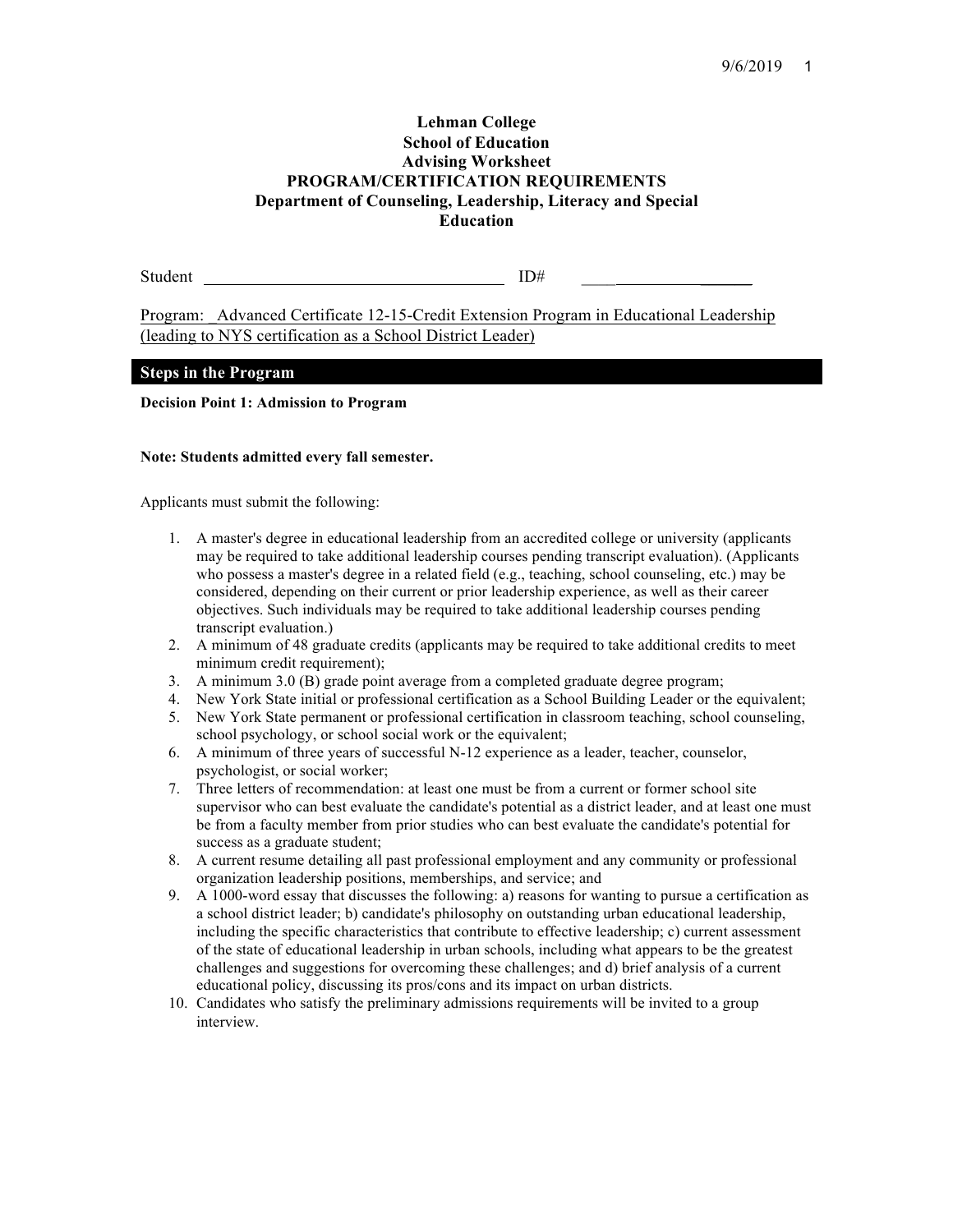### **Decision Point 2: Enrollment for Student in the Educational Leadership Sequences of Study**

Applicants must meet the following requirements:

- 1. If conditions were placed on initial matriculation, all conditions must be met by the completion of the first 6 credits;
- 2. A minimum 3.0 Grade Point Average, a completed internship supervision agreement signed by the region/district internship site supervisor, and permission of the Program Coordinator are required prior to placement in EDL 721 (The Leadership Experience/District Extension); and
- 3. Demonstrated evidence of ethics, as well as instructional leadership, organizational, administrative, and collaborative skills, through school-based and region/district-based projects.

### **Decision Point 3: Exit Requirements**

**Note: (Students who have not completed any leadership internship courses at Lehman College will be required to complete 400 hours (6 credits) of district-level leadership experiences. Therefore, these students will be required to graduate with 15 credits and 400 internship hours.) Applicants must meet the following requirements:**

- 1. Completion of \*12-15 approved graduate credits of study in educational leadership;
- 2. A minimum Grade Point Average of 3.0 (B);
- 3. Successful completion of \*200-400 internship hours;
- 4. The New York State Education Department has made passing the New York State Education Leadership Assessment in SDL a condition of program completion (for SDL programs only as per State regulations). A student enrolled in the Advanced Certificate leading to SDL certification, who does not pass the SDL assessment, can enter what the State has termed a "companion program," whereby the student can still receive the Advanced Certificate but will not be eligible for SDL certification at that time. The companion program has the same admission requirements, curriculum, and graduation requirements. However, students who do not pass the SDL assessment will not receive New York State SDL certification; and
- 5. The New York State Education Department requires that an applicant for SDL certification have a total of 60 graduate credits, so additional graduate credits may be needed for certification.

# **Graduate Courses: Degree Requirements**

See Program Plan (attached).

 $\mathcal{L}_\text{max}$ 

I have met with this candidate to discuss program/ certification requirements:

Program Coordinator \_\_\_\_\_ Certification Officer \_\_\_\_\_ Other  $\_\_$ 

I have been advised about the courses that I need to complete my program and certification.

 $\_$  , and the state of the state of the state of the state of the state of the state of the state of the state of the state of the state of the state of the state of the state of the state of the state of the state of the

Candidate Date:

Cc: Candidate Department Office of the Dean, School of Education